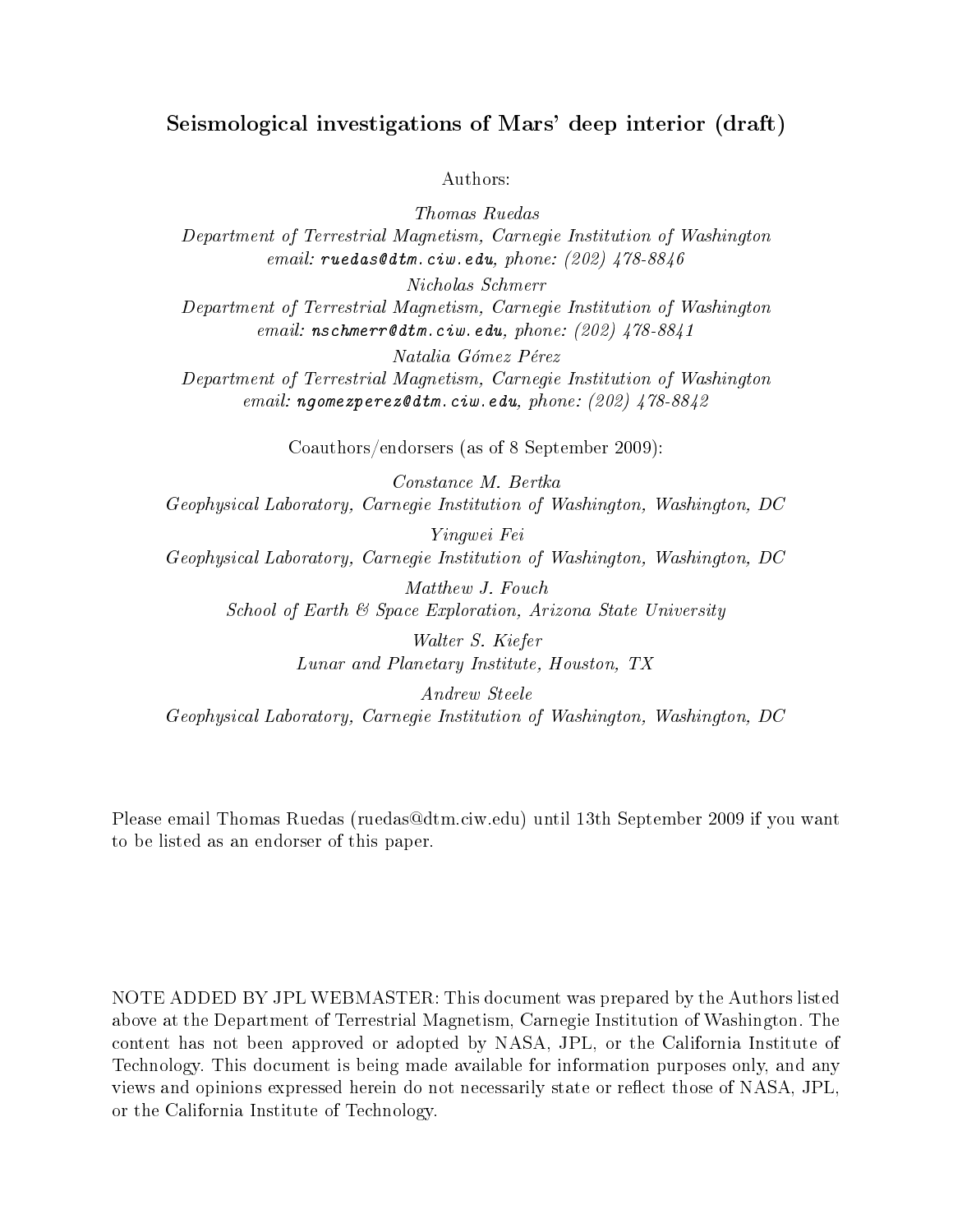The last decade has seen a host of spacecraft missions to Mars, featuring orbiters as well as landers. Several of them have been extraordinarily successful and greatly enhanced our knowledge about this planet in a variety of fields. The orbiters have provided detailed information about the gravity and magnetic field, produced a comprehensive set of topographic and photographic information about the surface that is in some respect superior even to that available for Earth, and collected various kinds of data about the mineralogical and chemical composition of the surface. Landing devices have explored the surface close-up and made it possible to analyze surface composition and geological context on a small scale. It is probably fair to say that photos from the martian surface like those taken by the *Spirit* and Opportunity rovers are widely known and popular far beyond the planetary science community.

In blatant contrast to this abundance of data on the surface features and properties of Mars is the scarcity of knowledge about anything deeper than a few meters to a few kilometers. Perhaps the most drastic example of our ignorance is that we do not know the size of the martian core to a precision better than a few hundred kilometers, nor its state  $$ liquid, solid, or both  $-$ , because the only constraints available come from the relatively lowresolution techniques of gravity and moment-of-inertia analysis. Likewise, our knowledge about the composition and the thermal and mechanical state of the mantle and core is fraught with considerable uncertainty, in spite of the information gleaned from gravity or meteorite analyses and inferences made from petrological experiments.

In this White Paper we make the case that long-term seismological experiments on Mars are indispensable for understanding the processes that have shaped, and possibly still shape, its interior and surface and for putting the information from past and ongoing missions into a comprehensive, meaningful context. This is because seismology, more than any other observational method in geophysics, has the potential of providing data on the structure and mechanical properties of a planet on a global scale, and it is these factors that control, through their influence e.g., on dynamo activity and magmatism, many of the processes and features at the surface and in the atmosphere, including the hydrosphere and a potential biosphere. On Earth, such fundamental insights like the discovery of the core by Oldham in 1906, the discovery of the inner core by Lehmann in 1936, or the work of Wadati around 1930 and of Benioff in the 1950s that led to the discovery of subduction and hence to a basic understanding of earthquakes were made possible only by seismology. On Mars, the need for this basic type of information had been recognized when the  $Viking 1$  lander was equipped with a seismometer. However, the device did not operate correctly, and as no second attempt has ever been brought to completion, we are still lacking this fundamental knowledge.

#### Open questions to be addressed by seismology

Seismicity and current tectonics. Mars is a one-plate planet and therefore lacks the classic major seismic sources of earthquakes on Earth, which are related to plate boundaries. Nonetheless, fault systems are observed in many places (Dimitrova *et al.*, 2008) and are a potential seismic source (Golombek et al., 1992). In case of ongoing magmatic activity, volcanic quakes would be another source. Lognonné (2005) suggests that although marsquakes are likely much weaker than earthquakes, about 100 events per year may be detectable and useful. The observation and location of marsquakes and even the mere quantification of their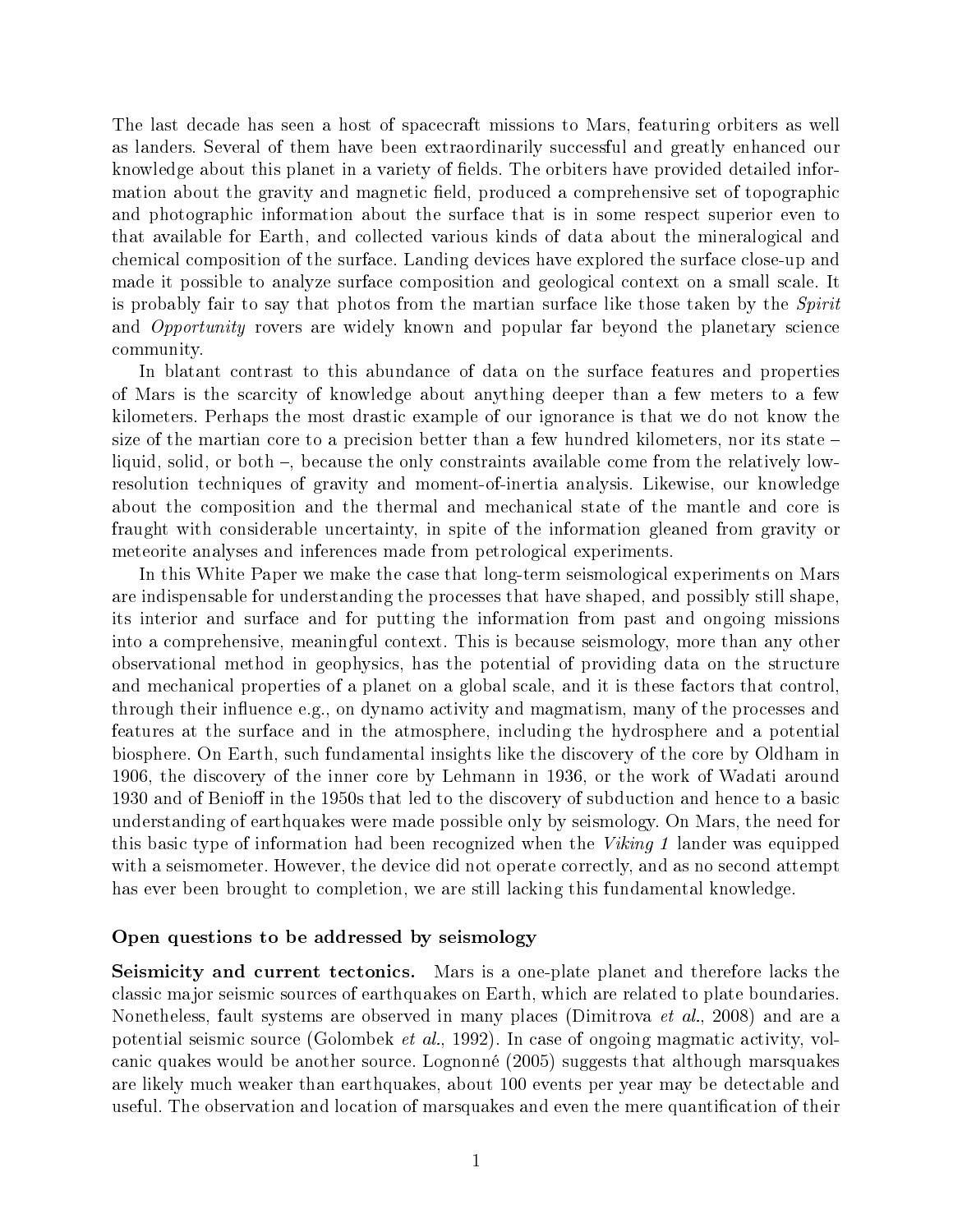abundance would give information about several aspects of martian tectonics, e.g., the depth extent of the brittle lithosphere or at least of active faults and their geographic distribution, and the present-day magnitude of ongoing thermal contraction. It may also yield clues about potential volcanic or plutonic activity and hence about the thermal state of the crust and mantle.

Thickness and structure of the crust. Attempts have been made to derive crustal thicknesses from gravity and areoid data. Mean crustal thickness estimates range from ∼30 to 150 km (e.g., Nimmo and Stevenson, 2001; Wieczorek and Zuber, 2004), and numerical modeling indicates that the value is very sensitive to mantle temperature (Breuer and Spohn, 2006). Magnetic observations (e.g., Voorhies, 2008) can only provide a lower bound and depend on assumptions about induced magnetization and the timing of the demise of the dynamo. Seismograms, by contrast, would provide much tighter constraints on the thickness of the crust, and maybe also of the lithosphere. Furthermore, suitably placed seismometers would not only clarify the global structure of the planet, but can also deliver information about crustal structure in the neighborhood of the stations. Seismometers on both hemispheres of Mars may therefore reveal differences in crustal structure that can elucidate the cause for the crustal dichotomy.

**Melt and water in the mantle.** Tidal dissipation studies (Bills *et al.*, 2005) find evidence for an extraordinarily low effective viscosity of the bulk planet that may require explanations in addition to a fluid core, and they offer the presence of partial melts and of volatiles as candidates. Seismological measurements are sensitive to the presence of melt and can, to limited extent if concentrations are high enough, also give some indication for the presence of water in mantle minerals (Sato et al., 1989; Karato, 2003). If seismic velocities and maybe also attenuation can be deduced from martian seismograms, the extent of melting in the martian mantle could be determined. This would not only help to solve the dissipation problem, but can put much tighter constraints on the thermal history and current state of the mantle; moreover, it could test hypotheses about the presence of volcanism.

The water content of the martian mantle is controversial, and evidence has been put forth for an almost dry mantle (e.g., Wänke and Dreibus, 1994) as well as for a quite water-rich one (e.g., McSween *et al.*, 2001). Clarification of this issue has direct implications for water on the surface of Mars, because a major part of the surface water that is thought to be, or have been, there will have originated from the planet's deep interior. Seismological data do not offer unambiguous information about the water content of the medium traversed by seismic waves, although water does have an effect on seismic velocities and attenuation, but as water and other volatiles lower the solidus of mantle rock, it may be possible to put at least certain constraints on the water content by determining the depth range to which melt is present and comparing it with experimental determinations of the dry solidus (e.g., Schmerr et al., 2001).

Iron content of the mantle. Analysis of martian meteorites indicates that the martian mantle has a higher bulk molar iron fraction  $X_{\text{Fe}}$  than Earth, but the precise value is not well known. While the most commonly used values lie around 0.25, some older studies proposed  $X_{\text{Fe}} \geq 0.3$ ; by contrast, recent work indicated that it may be as low as 0.15–0.2 (Musselwhite *et al.*, 2006). The more likely values are indicated by a gray strip in Figure 1 and show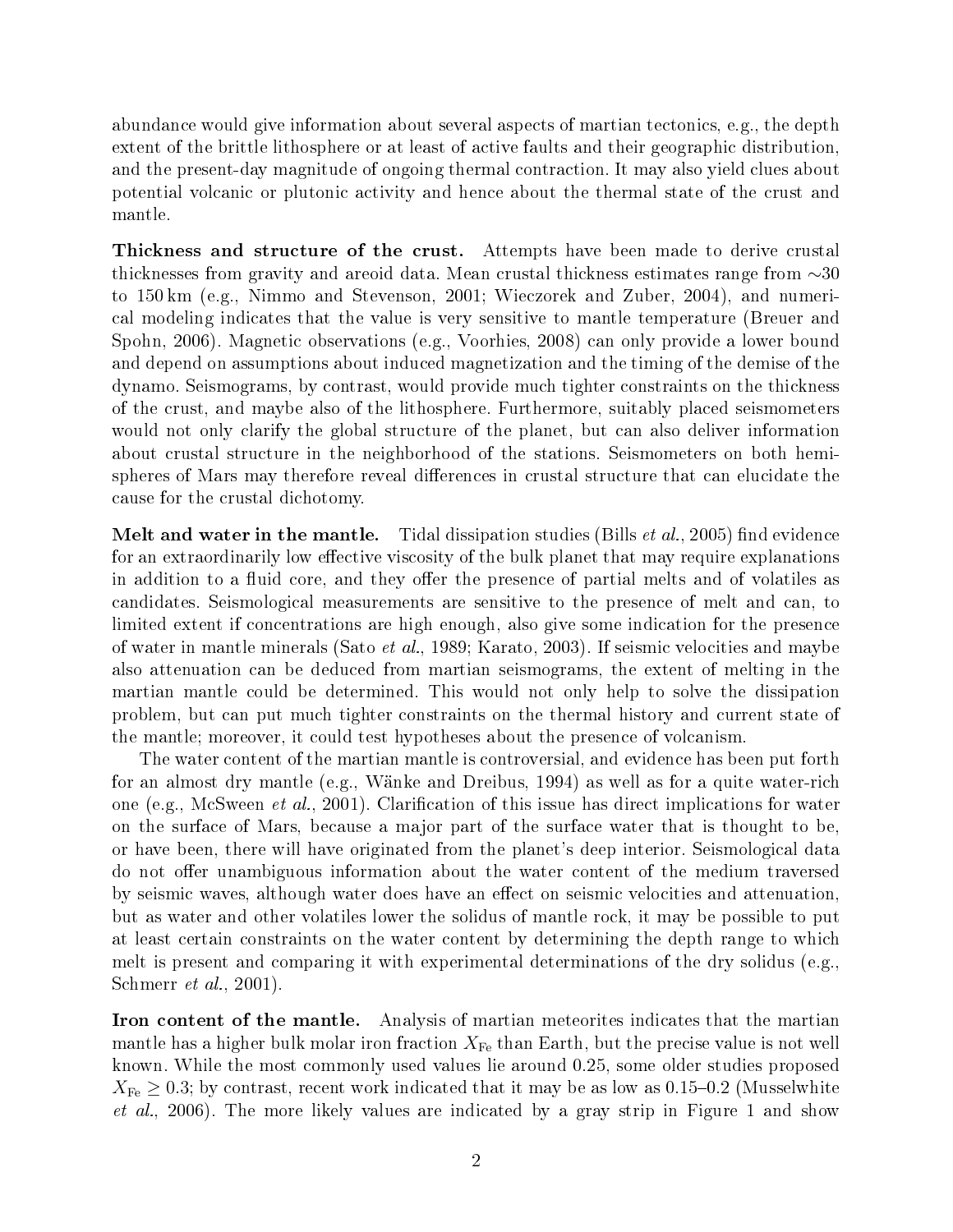

Figure 1: Isothermal phase stability fields of  $(Mg,Fe)_2SiO_4$  at two different temperatures versus pressure and iron content. The depth scale corresponds to the martian mantle and is approximately valid within the "Mars" interval (shaded) of  $X_{\text{Fe}}$ . "Large core" and "small core" refer to bounds on the depth of the core-mantle boundary that include most of the published estimates.

that in this range, small variations in  $X_{\text{Fe}}$  can alter substantially the succession of phase transitions and the pressure at which, and pressure range over which, they happen. Even though martian phase transitions may not yield such a sharp seismological response due to the much larger depth range they cover, seismological data can be expected to provide useful information about their position and depth extensions and thereby clarify the question about the iron content, which has major implications for mantle chemistry. They would also provide constraints on the areotherm over at least half of the depth of the mantle.

Size of the martian core. Seismological data would put tight constraints on the size of the core. The phase diagram of the  $(\mathrm{Mg, Fe})_2 \mathrm{SiO_4}$  system (Figure 1) shows that the bounds on the depth of the core-mantle boundary happen to bracket the phase transition from ringwoodite  $(\gamma$ -olivine) to perovskite+ferropericlase, which is the most important phase boundary in the Earth's mantle. From the exact position of the core-mantle boundary, it would be possible to tell if there is, or has been, the possibility of a basal perovskite layer in Mars' mantle. If it exists, the position of the phase boundary would also yield information about the temperature at that depth. Various numerical studies of mantle convection (e.g., Harder, 2000; van Thienen *et al.*, 2006) have demonstrated that solid-state phase transformations have a major impact on convection dynamics and that especially the transition to perovskite would alter convection patterns substantially and reduce heat flow from the core. This issue is therefore crucial for the thermal evolution and can give clues about the deep causes for the volcanic provinces of Tharsis and Elysium and the extent of present-day volcanism.

History of the magnetic field and state of the core. The magnetized crust (e.g., Acuña et al., 1999) gives evidence for an ancient planetary dynamo in the martian core. The lack of an intrinsic large-scale field at present indicates that at some point in the planet's history the dynamo has ceased to exist. The extinction of the dynamo may have been caused by different factors. A vigorous thermochemical convection, necessary for the dynamo to function, depends on the state and thermal history of the core and its coupling with the mantle. While some studies lean towards a liquid-core model for Mars, this question is still undecided, and it is again seismology that can deliver the clearest answer. Martian core phases would provide information about the state of the core, and reveal the existence and, if applicable, the size of the inner core. Although seismological information is not sufficient to pinpoint values for the temperature of the core and the concentration of the light element (or indeed identify it), it can help to tighten the constraints on these properties.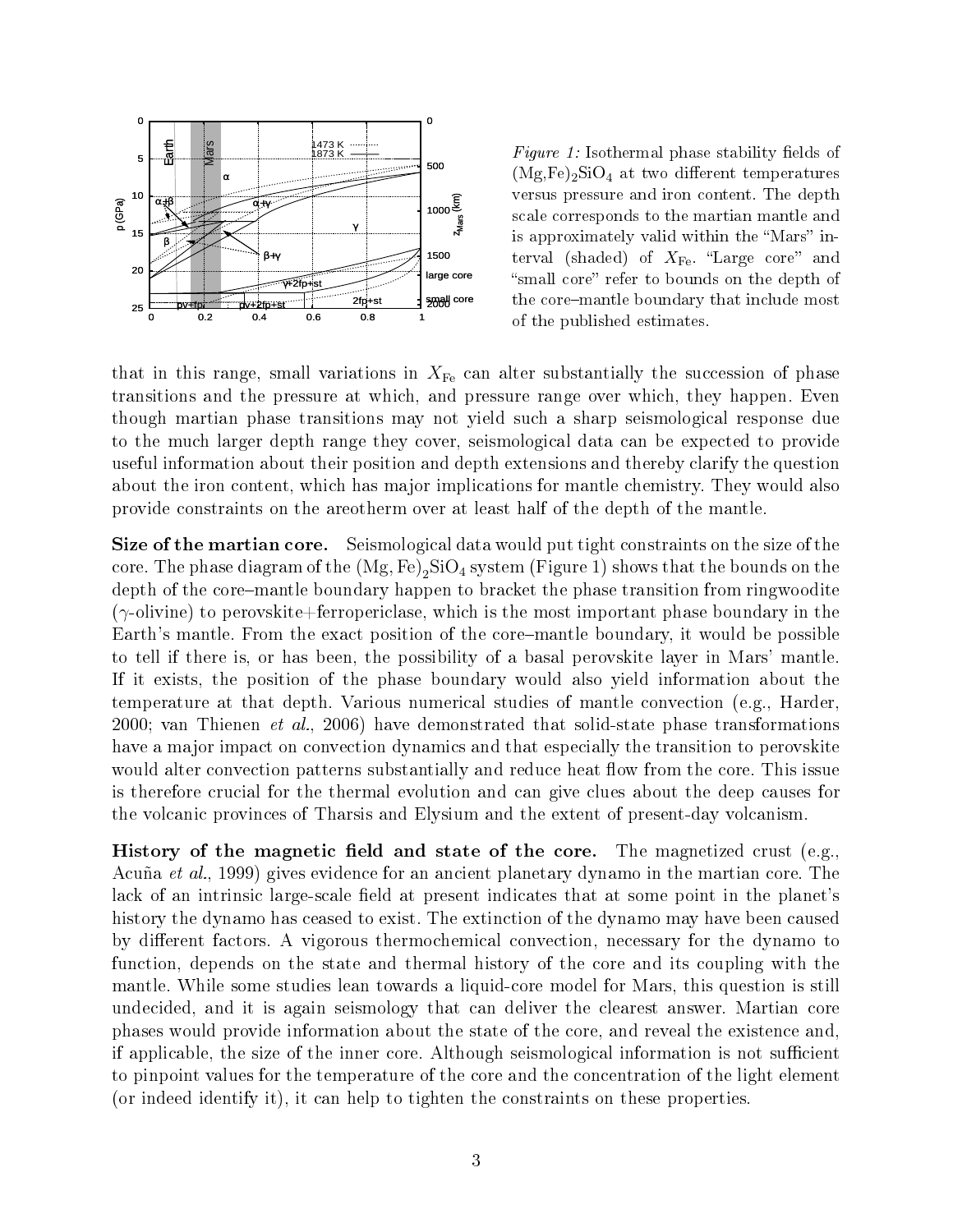Information about the structure and properties of the core is crucial for reconstructing the morphology, history, and strength of the dynamo and for understanding its extinction. The history of the dynamo is relevant not only with regard to the internal dynamics, but also because the presence of a magnetosphere stabilizes the atmosphere by protecting it from erosion by the solar wind (e.g., Chassefiere and Leblanc, 2004).

#### Technical feasibility and expectations

The ability to address the science goals outlined above is highly dependent on the technical capabilities and geometry of seismometers deployed on Mars; here we discuss the details of instrumentation and several potential deployment geometries. At a minimum, seismometers on Mars must possess the capability to record seismic energy with the following criteria: 1) over a frequency range of  $0.001$  Hz-10 Hz, 2) on three orthogonal components, 3) over a dynamic range of at least 24 bits, and 4) with an effective sensitivity (measured in acceleration power spectral density units) of  $< 10^{-9} \text{ m/s}^2/\text{Hz}^{1/2}$  (Lognonné *et al.*, 2000). An instrument with a sensitivity over a large frequency range will be capable of detecting surface waves. normal modes, and body wave arrivals, such as the direct P and S waves, as well as reflected (e.g., sS, ScS), and converted (sP, PKIKP) arrivals. The use of three orthogonal components is necessary for the proper seismic analysis of body and surface waves. A large dynamic range is required to allow the instrument to record both seismicity at large epicentral distances, and still retain the ability to record events near the seismic station. A high sensitivity ensures the detection of the small number of seismic events expected for Mars (Lognonné, 2005). A high effective sensitivity is also necessary to observe body waves at teleseismic distances, as the martian mantle is predicted to be similarly highly attenuating as Earth's upper mantle or even more (Bills *et al.*, 2005). Due to these requirements for high sensitivity, the seismometers must be isolated from the diurnal and seasonal changes in the martian atmospheric pressure and temperature, decoupled from the spacecraft/lander, and shielded from the effects of wind energy. In addition to these technical challenges, multiple seismometers must be deployed in a systematic way to enable studies of the martian interior. We explore several potential deployment geometries below as first steps towards a permanent seismic network on Mars.

**Option 1: Small Global Network.** Our first proposed arrangement is a small global network of two seismometers, separated by at least 3000 km, and operating concurrently over a span of at least 12 martian years. This network arrangement is the minimum number of seismometers required to produce a sufficient seismology science return (ILN Final Report, 2009). At least one seismometer would need to be placed near a region of presumable seismic sources (such as the Tharsis volcanic region), and the other located at a teleseismic distance. The near-source station would provide source origin times, and allow the measurement of travel times for mantle and core traversing body waves. If sufficient energy from the excitation of normal modes from atmospheric coupling is present, it may be possible to detect the state and size of the core (Kobayashi and Nishida, 1998; Van Hoolst et al., 2000). This small network would provide preliminary estimates of the event magnitudes and amount of seismic activity on Mars, but give little information on the location of seismic events. The inclusion of a third, additional seismometer would allow for the location of seismic sources. The small network would also provide constraints on mantle attenuation and crustal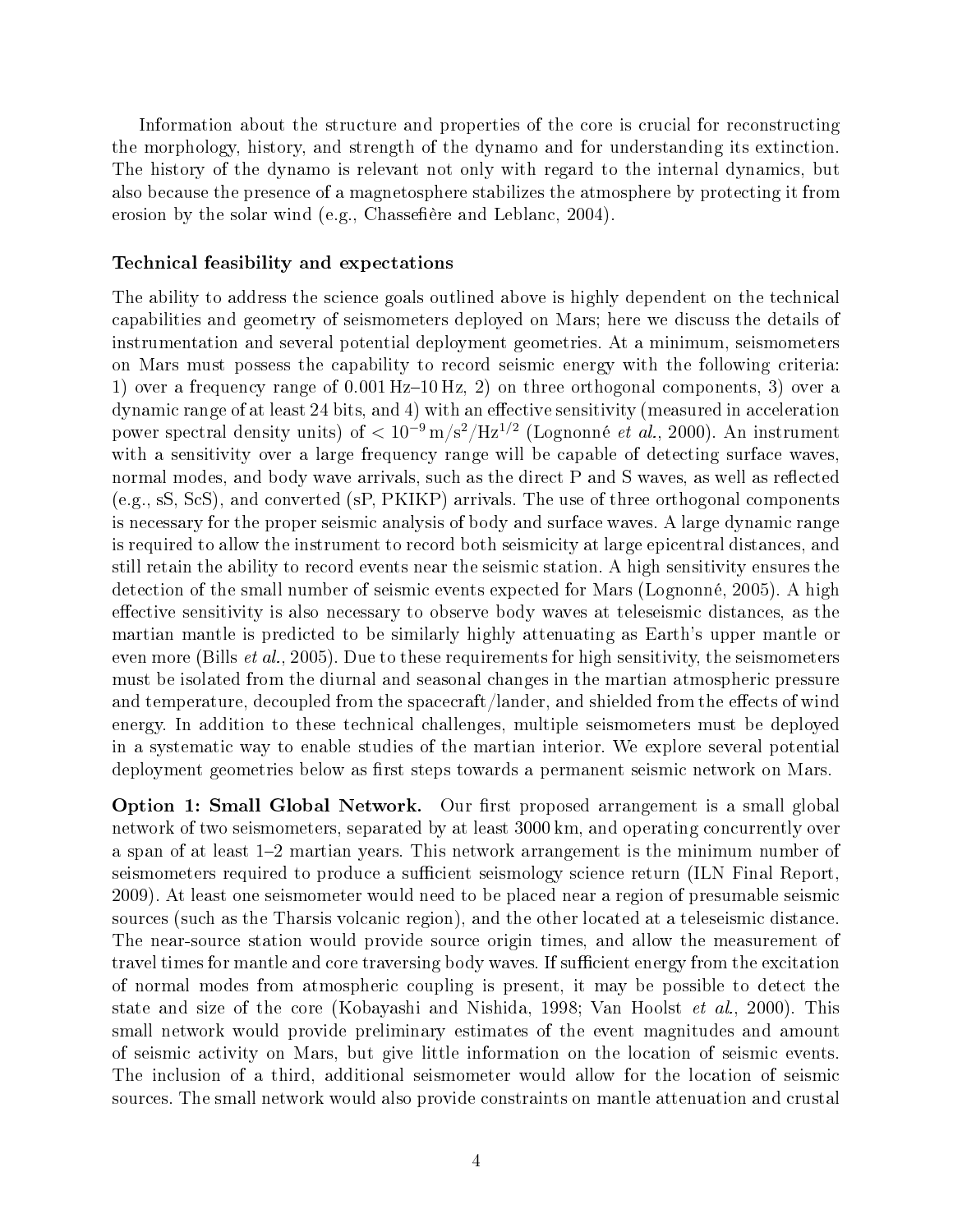scattering properties, and establish the seismic noise environment of Mars.

Option 2: Global Network. A more desirable second option is a global network of four or more seismometers, each separated by 3000 km, and operating concurrently over a span of ≥2 martian years, a deployment similar to the proposed NetLander experiment (Lognonné et al., 2000). This is the optimal arrangement for providing reliable event locations and timing, and the detection of a sufficient number of sources for studying the properties of the interior. The seismometers need to be distributed over large distances, and preferably above provinces of current planetary geological interest to best provide detailed structure of the martian crust, mantle, and core. Ideally, each seismometer will be placed with an antipodal duplicate, with at least two seismometers placed in the northern hemisphere and two in the southern hemisphere. This geometry also provides accurate estimates for crustal thickness in each region and ensures the recording of core and mantle traversing phases. More seismometers naturally provide additional information on the interior and better constrain source location and timing. The deployment of a global network will allow the application of many of the advanced signal processing techniques used to determine Earth structure from terrestrial seismograms.

Option 3: Regional seismic array. Another option is the deployment of a dense, regional network (<500 km aperture) of four or more seismometers in a region of high seismicity, and operating concurrently over a span of  $\geq 2$  martian years. This option is similar in geometry to the Apollo Lunar Surface Experiment Package, which provided details of the lunar interior and location of surface and deep moonquakes (for a review, see Wieczorek et al., 2006). On Earth, seismic arrays are used to increase the coherency of low-amplitude seismic arrivals, determine the location and timing of seismic sources, and to map the small-scale and detailed structure of the interior. The placement of such an array would require prior knowledge of martian seismicity and is therefore less desirable as an initial deployment geometry. However, a small regional array will return much more detailed images of local seismic heterogeneity (e.g.., Rost and Thomas, 2002), and resolve regional structure of the core, mantle, and crust (e.g., the origin of volcanism beneath the Tharsis or Elysium regions).

## Implications for interdisciplinary science

The information delivered by a seismological observation program will not only have important implications for the interpretation of results of many other branches of Mars research as explained above, but will also guide the development of models of martian dynamics, geology and evolution that integrate the knowledge from a broad spectrum of disciplines. For instance, numerical geodynamical models of the martian mantle and core will directly benefit from better knowledge of the planet's interior. At this point, general numerical investigations of the martian mantle always have to consider a case with and a case without the basal perovskite layer if the important effects of phase transitions are included. With seismological constraints, this necessity would disappear, and the range of several other basic model parameters like initial temperatures or rheological parameters could be narrowed considerably, making convection studies much less ambiguous with respect to the interpretation of their results. More realistic numerical models of the thermal and chemical evolution of the mantle may help to assess the current volcanic activity of Mars and contribute to resolve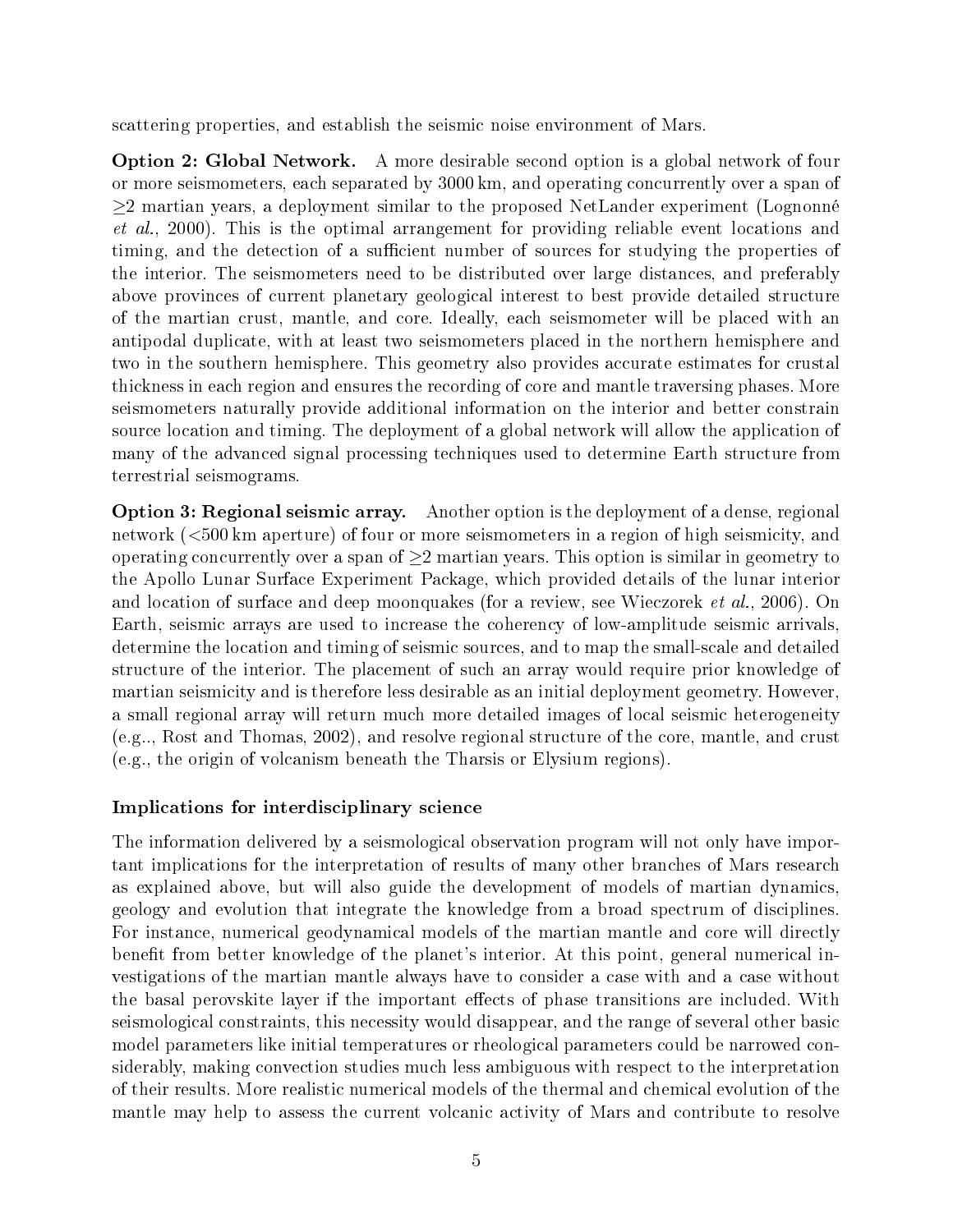how much of any surface water can have come from the deep interior, and over which time span it was released.

The chemical evolution of the mantle is therefore linked to the evolution of the atmosphere and controls how long clement conditions on the surface may have persisted. Mantle and core dynamical models with improved constraints may also make it possible to explain the reason for the cessation of dynamo activity that set the stage for the erosion of the atmosphere and the disappearance of those clement conditions. These processes are obviously directly related to the question of the possibility of early life on Mars. In a more direct form, seismology can also probe the potential existence of life on current Mars. As volcanically active regions provide energy, they are potential harbors of life. Seismologically detected and localized volcanic tremors can therefore help to identify regions at the surface where martian lifeforms are most likely to be discovered, if they exist; this approach is less dependent on assumptions about the properties of such lifeforms than e.g. inferences made from the detection of methane.

Finally, quantitative information about the spatial and temporal pattern of current seismicity and magmatic activity of Mars is also a matter of concern for future manned and unmanned missions with respect to the selection of mission target, but also for safety reasons.

#### References

- Acuña, M., Connerney, J. P. F., Ness, N. F., Lin, R. P., Mitchell, D., Carlson, C. W., Mc-Fadden, J., Anderson, K. A., Reme, H., Mazelle, C., Vignes, D., Wasilewski, P., Cloutier, P. (1999): Global distribution of crustal magnetization discovered by the Mars Global Surveyor MAG/ER experiment. Science  $284(5415)$ , 790-793.
- Bills, B. G., Neumann, G. A., Smith, D. E., Zuber, M. T. (2005): Improved estimate of tidal dissipation within Mars from MOLA observations of the shadow of Phobos. J. Geophys. *Res.* 110(E7), E07004, doi:10.1029/2004JE002376.
- Breuer, D., Spohn, T. (2006): Viscosity of the Martian mantle and its initial temperature: Constraints from crust formation history and the evolution of the magnetic field. Planet.  $Space\, Sci. \, 54(2),\, 153-169.$
- Chassefière, E., Leblanc, F. (2004): Mars atmospheric escape and evolution; interaction with the solar wind. *Planet. Space Sci.*  $52(11)$ ,  $1039-1058$ .
- Dimitrova, L. L., Holt, W. E., Haines, A. J., Schultz, R. A. (2008): Stress models, global contraction, and surface faults on Mars. In Lunar Planet. Sci. Conf., volume 39, p. 1848, Houston.
- Golombek, M. P., Banerdt, W. B., Tanaka, K. L., Tralli, D. M. (1992): A prediction of Mars seismicity from surface faulting. Science 258, 979–981.
- Harder, H. (2000): Mantle convection and the dynamic geoid of Mars. Geophys. Res. Lett.  $27(3)$ , 301-304.
- Karato, S.-i. (2003): Mapping water content in the upper mantle. In *Inside the Subduction Factory*, edited by J. Eiler, volume 138 of *Geophysical Monograph*, pp. 135–152, American Geophysical Union, Washington, D.C., doi:10.1029/138GM08.
- Kobayashi, N., Nishida, K. (1998): Continuous excitation of planetary free oscillations by atmospheric disturbances. Nature 395, 357-360.